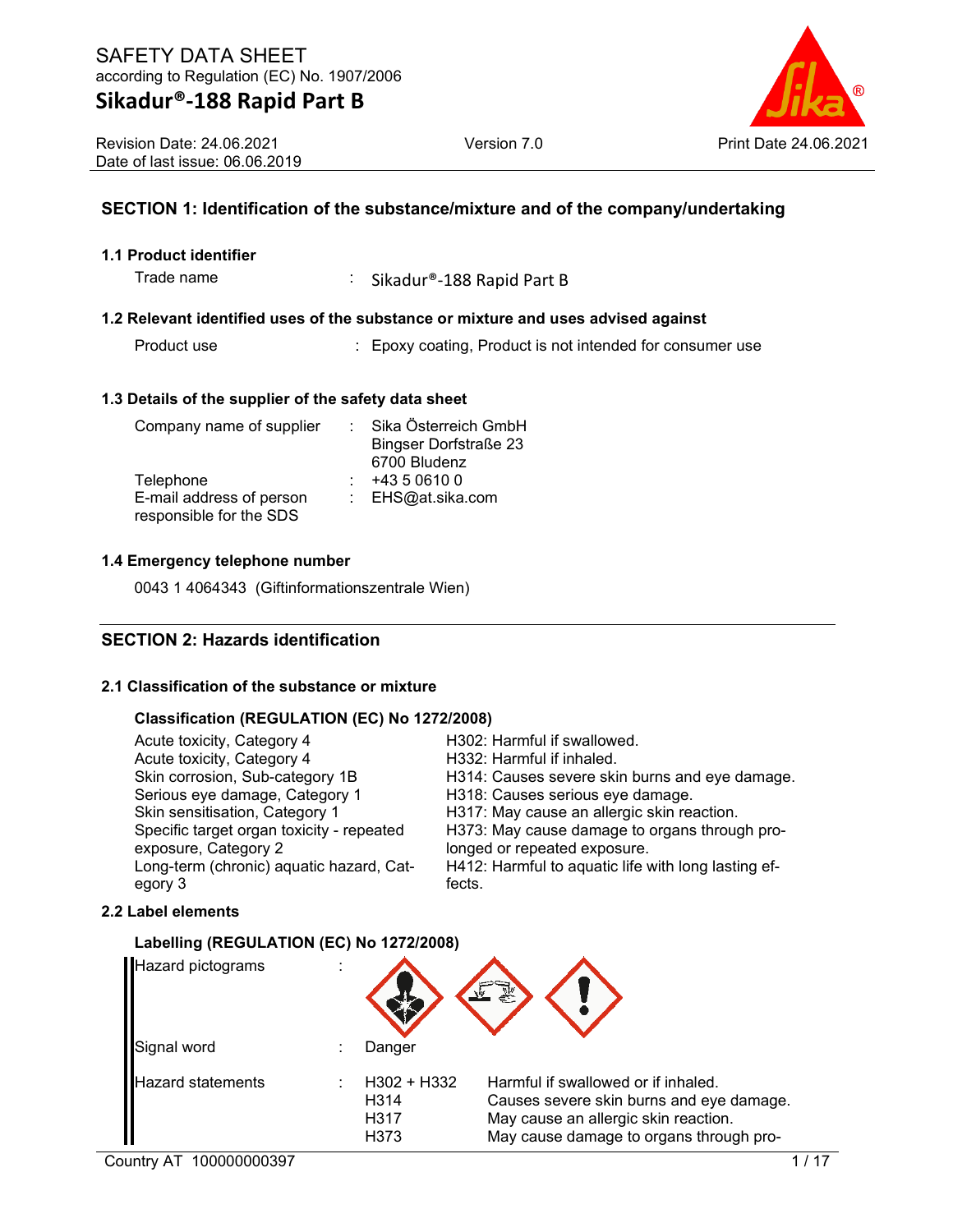# **Sikadur®-188 Rapid Part B**

Revision Date: 24.06.2021 Date of last issue: 06.06.2019



|                                   | H412                                         | longed or repeated exposure.<br>Harmful to aquatic life with long lasting ef-<br>fects.                                                                                                                              |
|-----------------------------------|----------------------------------------------|----------------------------------------------------------------------------------------------------------------------------------------------------------------------------------------------------------------------|
| Supplemental Hazard<br>Statements | EUH071                                       | Corrosive to the respiratory tract.                                                                                                                                                                                  |
| Precautionary statements          | <b>Prevention:</b>                           |                                                                                                                                                                                                                      |
|                                   | P <sub>260</sub><br>P273<br>P <sub>280</sub> | Do not breathe mist or vapours.<br>Avoid release to the environment.<br>Wear protective gloves/ protective clothing/<br>eye protection/ face protection.                                                             |
|                                   | <b>Response:</b>                             |                                                                                                                                                                                                                      |
|                                   |                                              | P303 + P361 + P353 IF ON SKIN (or hair): Take off immedi-<br>ately all contaminated clothing. Rinse skin<br>with water.                                                                                              |
|                                   |                                              | P304 + P340 + P310 IF INHALED: Remove person to fresh<br>air and keep comfortable for breathing. Im-<br>mediately call a POISON CENTER/ doctor.                                                                      |
|                                   |                                              | P305 + P351 + P338 + P310 IF IN EYES: Rinse cautiously<br>with water for several minutes. Remove con-<br>tact lenses, if present and easy to do. Con-<br>tinue rinsing. Immediately call a POISON<br>CENTER/ doctor. |

### **Hazardous components which must be listed on the label:**

3-aminomethyl-3,5,5-trimethylcyclohexylamine m-phenylenebis(methylamine) 2-piperazin-1-ylethylamine Phenol, styrenated

### **2.3 Other hazards**

This substance/mixture contains no components considered to be either persistent, bioaccumulative and toxic (PBT), or very persistent and very bioaccumulative (vPvB) at levels of 0.1% or higher.

Ecological information: The substance/mixture does not contain components considered to have endocrine disrupting properties according to REACH Article 57(f) or Commission Delegated regulation (EU) 2017/2100 or Commission Regulation (EU) 2018/605 at levels of 0.1% or higher.

Toxicological information: The substance/mixture does not contain components considered to have endocrine disrupting properties according to REACH Article 57(f) or Commission Delegated regulation (EU) 2017/2100 or Commission Regulation (EU) 2018/605 at levels of 0.1% or higher.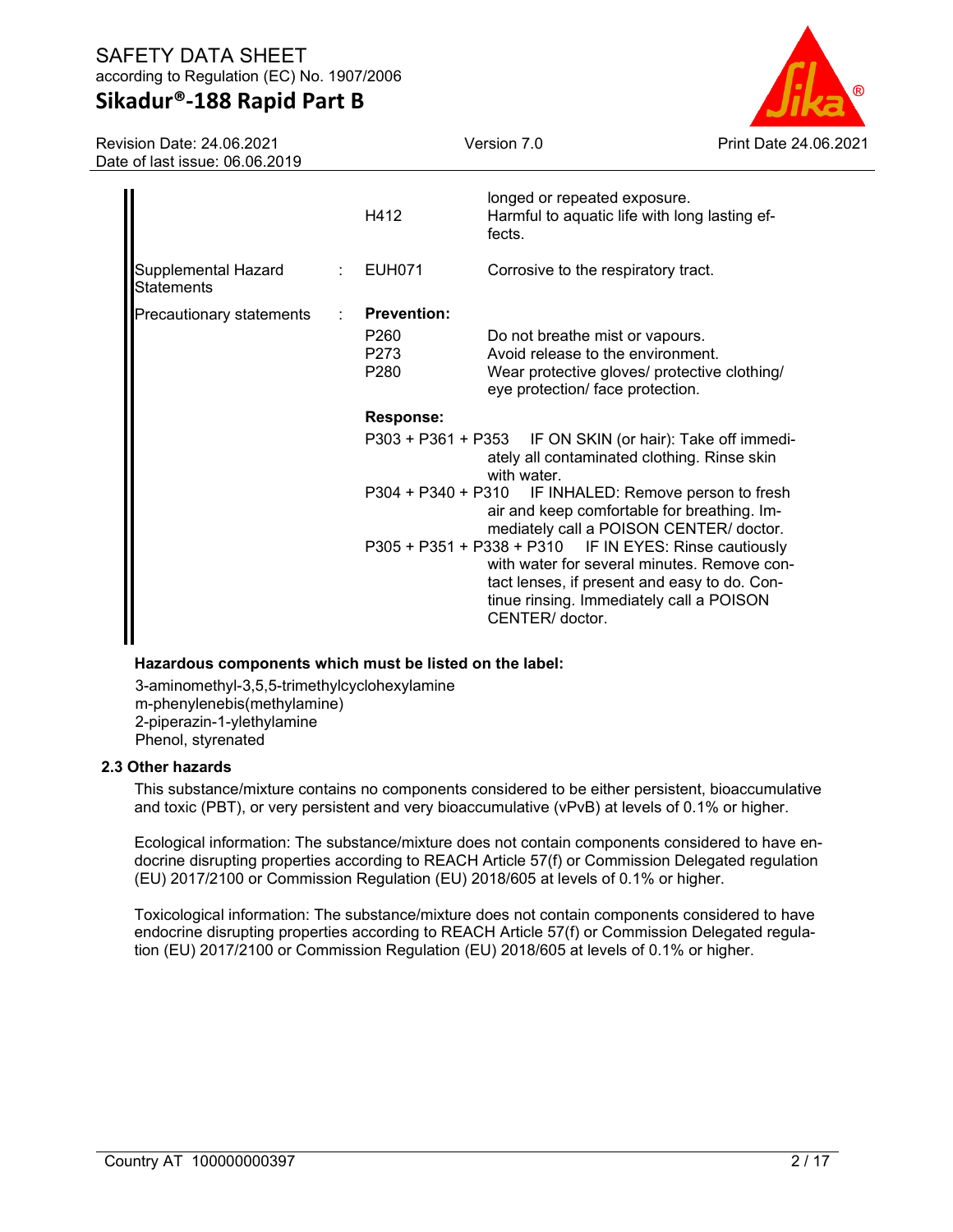Revision Date: 24.06.2021 Date of last issue: 06.06.2019



# **SECTION 3: Composition/information on ingredients**

### **3.2 Mixtures**

#### **Components**

| Chemical name                                    | CAS-No.                          | Classification                                   | Concentration                        |
|--------------------------------------------------|----------------------------------|--------------------------------------------------|--------------------------------------|
|                                                  | EC-No.                           |                                                  | (% w/w)                              |
|                                                  | Registration number<br>2855-13-2 |                                                  | $>= 25 - 40$                         |
| 3-aminomethyl-3,5,5-<br>trimethylcyclohexylamine | 220-666-8                        | Acute Tox. 4; H302<br>Acute Tox. 4; H312         |                                      |
|                                                  | 01-2119514687-32-                | Skin Corr. 1B; H314                              |                                      |
|                                                  | <b>XXXX</b>                      | Skin Sens. 1A; H317                              |                                      |
|                                                  |                                  | Aquatic Chronic 3;                               |                                      |
|                                                  |                                  | H412                                             |                                      |
|                                                  |                                  | Eye Dam. 1; H318                                 |                                      |
| m-phenylenebis(methylamine)                      | 1477-55-0                        | Acute Tox. 4; H302                               | $>= 25 - 40$                         |
|                                                  | 216-032-5                        | Acute Tox. 4; H332                               |                                      |
|                                                  | 01-2119480150-50-                | Skin Corr. 1B; H314                              |                                      |
|                                                  | <b>XXXX</b>                      | Skin Sens. 1; H317                               |                                      |
|                                                  |                                  | Aquatic Chronic 3;                               |                                      |
|                                                  |                                  | H412                                             |                                      |
|                                                  |                                  | <b>EUH071</b>                                    |                                      |
| benzyl alcohol                                   | 100-51-6                         | Acute Tox. 4; H302                               | $>= 10 - 520$                        |
|                                                  | 202-859-9                        | Acute Tox. 4; H332                               |                                      |
|                                                  | 01-2119492630-38-                | Eye Irrit. 2; H319                               |                                      |
|                                                  | <b>XXXX</b>                      |                                                  |                                      |
| $2,4,6-$                                         | $90 - 72 - 2$                    | Acute Tox. 4; H302                               | $>= 5 - < 10$                        |
| tris(dimethylaminomethyl)phenol                  | 202-013-9                        | Skin Corr. 1C; H314                              |                                      |
| Contains:                                        | 01-2119560597-27-                | Eye Dam. 1; H318                                 |                                      |
| bis[(dimethylamino)methyl]phenol<br>$\leq$ 15 %  | <b>XXXX</b>                      |                                                  |                                      |
| 1,3-Cyclohexanedimethanamine                     | 2579-20-6                        | Acute Tox. 4; H302                               | $>= 3 - 5$                           |
|                                                  | 219-941-5                        | Acute Tox. 4; H312                               |                                      |
|                                                  | 01-2119543741-41-                | Skin Corr. 1A; H314                              |                                      |
|                                                  | <b>XXXX</b>                      | Eye Dam. 1; H318<br>Aquatic Chronic 3;           |                                      |
|                                                  |                                  | H412                                             |                                      |
| salicylic acid                                   | 69-72-7                          | Acute Tox. 4; H302                               | $\overline{\phantom{2}}$ = 1 - < 2,5 |
|                                                  | 200-712-3                        | Eye Dam. 1; H318                                 |                                      |
|                                                  | 01-2119486984-17-                | Repr. 2; H361d                                   |                                      |
|                                                  | <b>XXXX</b>                      |                                                  |                                      |
| 2-piperazin-1-ylethylamine                       | 140-31-8                         | Acute Tox. 3; H311                               | $>= 1 - 2.5$                         |
| Contains:                                        | 205-411-0                        | Acute Tox. 4; H302                               |                                      |
| 2-(2-aminoethylamino) ethanol <=                 | 01-2119471486-30-<br><b>XXXX</b> | Skin Corr. 1B; H314<br><b>Skin Sens. 1; H317</b> |                                      |
| 0,29%                                            |                                  | Aquatic Chronic 3;                               |                                      |
|                                                  |                                  | H412                                             |                                      |
|                                                  |                                  | Repr. 2; H361                                    |                                      |
|                                                  |                                  | <b>STOT RE 1; H372</b>                           |                                      |
|                                                  |                                  | Eye Dam. 1; H318                                 |                                      |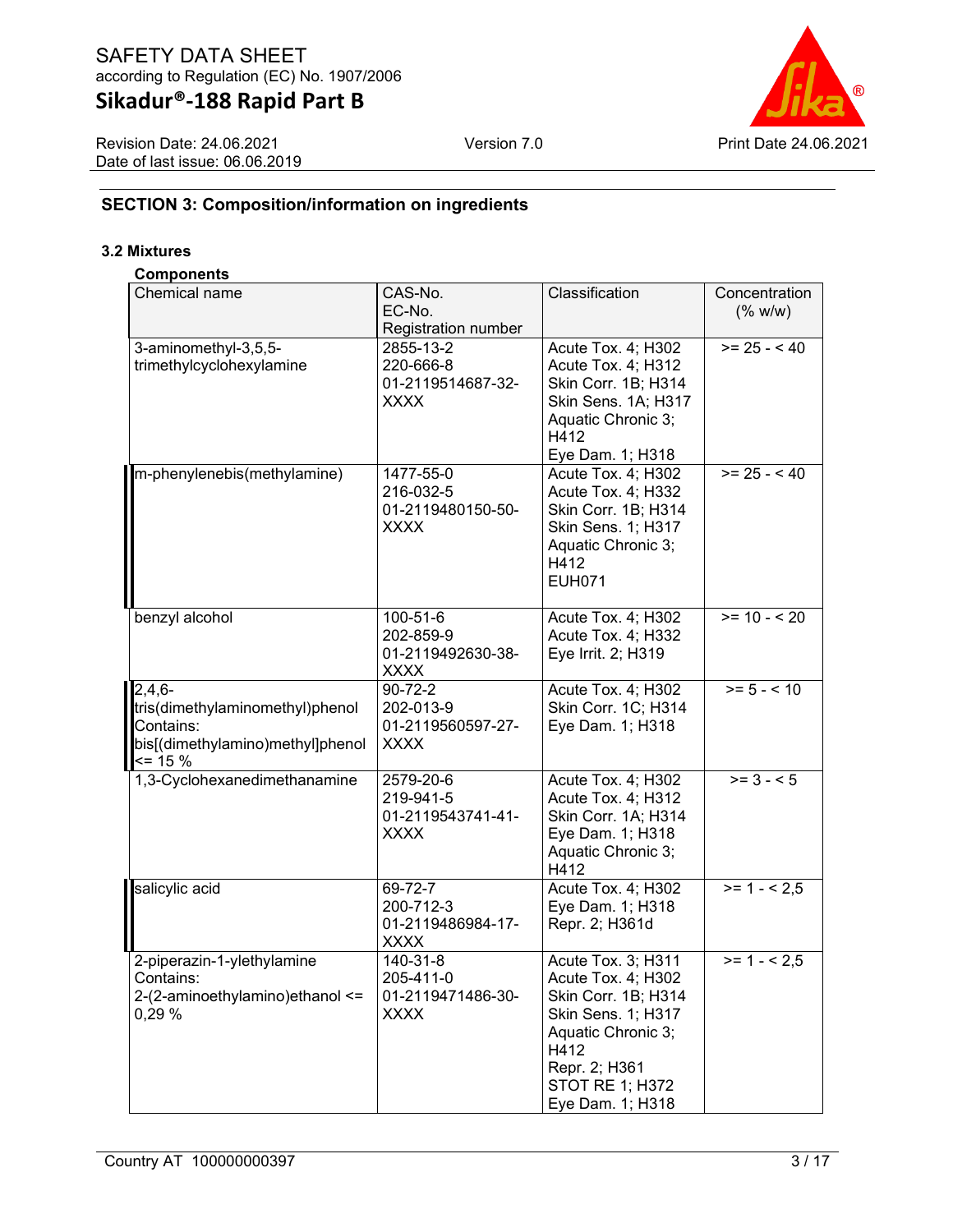

Revision Date: 24.06.2021 Date of last issue: 06.06.2019

| Phenol, styrenated | 61788-44-1<br>262-975-0<br>01-2119980970-27-<br>XXXX. 01-<br>2119979575-18- | Skin Irrit. 2; H315<br>Skin Sens. 1A; H317<br>Aquatic Chronic 2;<br>H411 | $>= 0.25 - 1$ |
|--------------------|-----------------------------------------------------------------------------|--------------------------------------------------------------------------|---------------|
|                    | <b>XXXX</b>                                                                 |                                                                          |               |

For explanation of abbreviations see section 16.

## **SECTION 4: First aid measures**

### **4.1 Description of first aid measures**

| General advice          |   | Move out of dangerous area.<br>Consult a physician.<br>Show this safety data sheet to the doctor in attendance.                                                                                                                                                                                                         |
|-------------------------|---|-------------------------------------------------------------------------------------------------------------------------------------------------------------------------------------------------------------------------------------------------------------------------------------------------------------------------|
| If inhaled              |   | Move to fresh air.<br>Consult a physician after significant exposure.                                                                                                                                                                                                                                                   |
| In case of skin contact |   | Take off contaminated clothing and shoes immediately.<br>Wash off with soap and plenty of water.<br>Immediate medical treatment is necessary as untreated<br>wounds from corrosion of the skin heal slowly and with difficul-<br>ty.                                                                                    |
| In case of eye contact  | ÷ | Small amounts splashed into eyes can cause irreversible tis-<br>sue damage and blindness.<br>In the case of contact with eyes, rinse immediately with plenty<br>of water and seek medical advice.<br>Continue rinsing eyes during transport to hospital.<br>Remove contact lenses.<br>Keep eye wide open while rinsing. |
| If swallowed            | ÷ | Do not induce vomiting without medical advice.<br>Rinse mouth with water.<br>Do not give milk or alcoholic beverages.<br>Never give anything by mouth to an unconscious person.                                                                                                                                         |
|                         |   | 4.2 Most important symptoms and effects, both acute and delayed                                                                                                                                                                                                                                                         |
| Symptoms                |   | Gastrointestinal discomfort<br>Respiratory disorder<br>Allergic reactions<br>Headache<br><b>Dermatitis</b><br>See Section 11 for more detailed information on health effects<br>and symptoms.                                                                                                                           |
| <b>Risks</b>            |   | Health injuries may be delayed.<br>corrosive effects<br>sensitising effects                                                                                                                                                                                                                                             |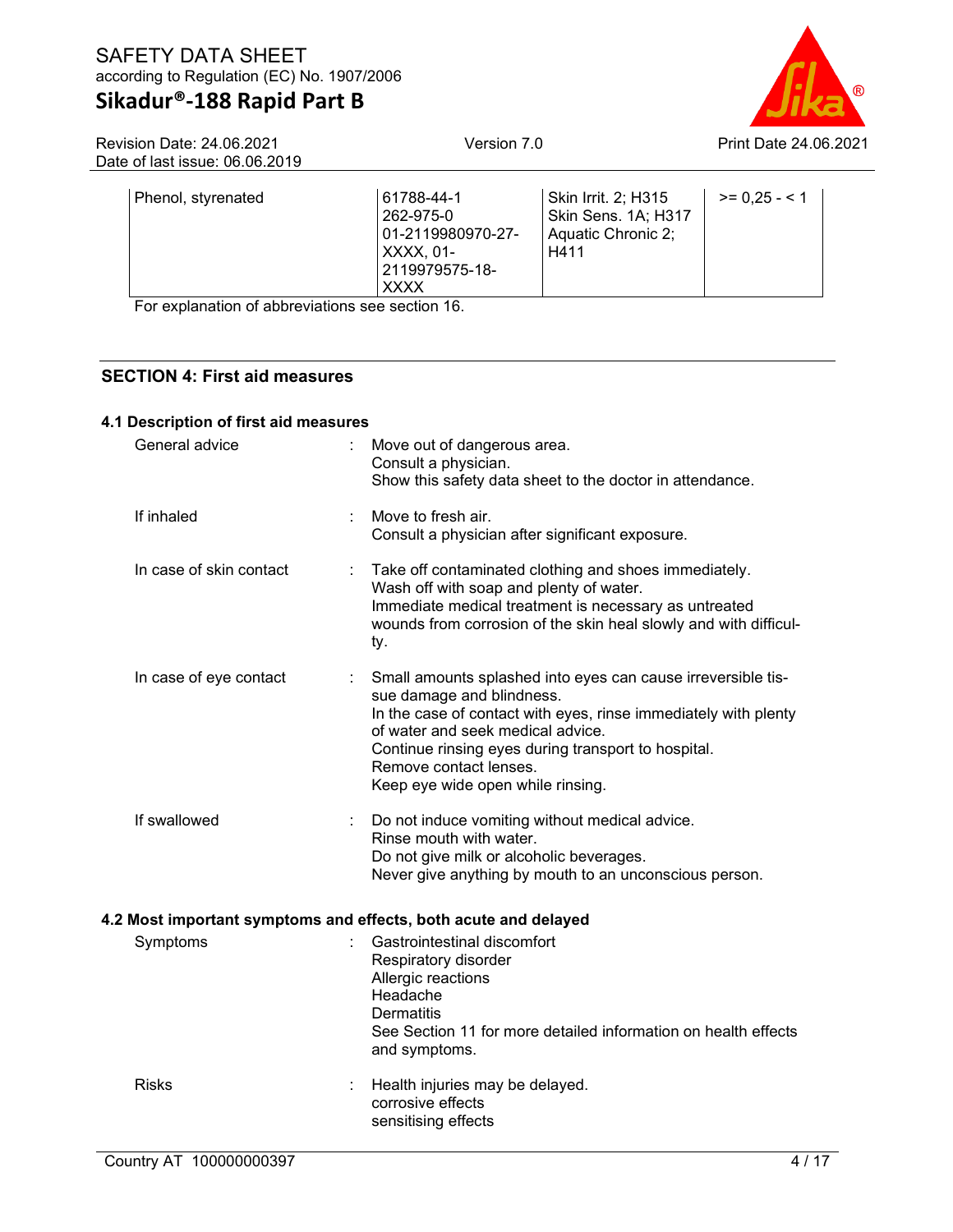# **Sikadur®-188 Rapid Part B**



Revision Date: 24.06.2021 Date of last issue: 06.06.2019

| Dalt UI Iasl Issut. UU.UU.ZU I <i>g</i>                   |                                                                                                                                                                                                                                                   |
|-----------------------------------------------------------|---------------------------------------------------------------------------------------------------------------------------------------------------------------------------------------------------------------------------------------------------|
|                                                           | Harmful if swallowed or if inhaled.<br>May cause an allergic skin reaction.<br>Causes serious eye damage.<br>May cause damage to organs through prolonged or repeated<br>exposure.<br>Corrosive to the respiratory tract.<br>Causes severe burns. |
|                                                           | 4.3 Indication of any immediate medical attention and special treatment needed                                                                                                                                                                    |
| Treatment                                                 | Treat symptomatically.                                                                                                                                                                                                                            |
| <b>SECTION 5: Firefighting measures</b>                   |                                                                                                                                                                                                                                                   |
| 5.1 Extinguishing media                                   |                                                                                                                                                                                                                                                   |
| Suitable extinguishing media :                            | In case of fire, use water/water spray/water jet/carbon diox-<br>ide/sand/foam/alcohol resistant foam/chemical powder for<br>extinction.                                                                                                          |
| 5.2 Special hazards arising from the substance or mixture |                                                                                                                                                                                                                                                   |
| ucts                                                      | Hazardous combustion prod- : No hazardous combustion products are known                                                                                                                                                                           |
| 5.3 Advice for firefighters                               |                                                                                                                                                                                                                                                   |
| for firefighters                                          | Special protective equipment : In the event of fire, wear self-contained breathing apparatus.                                                                                                                                                     |
| Further information                                       | Standard procedure for chemical fires.                                                                                                                                                                                                            |
| <b>SECTION 6: Accidental release measures</b>             |                                                                                                                                                                                                                                                   |
|                                                           | 6.1 Personal precautions, protective equipment and emergency procedures                                                                                                                                                                           |
| Personal precautions                                      | : Use personal protective equipment.<br>Deny access to unprotected persons.                                                                                                                                                                       |
| <b>6.2 Environmental precautions</b>                      |                                                                                                                                                                                                                                                   |
| <b>Environmental precautions</b>                          | Do not flush into surface water or sanitary sewer system.<br>÷<br>If the product contaminates rivers and lakes or drains inform<br>respective authorities.                                                                                        |
| 6.3 Methods and material for containment and cleaning up  |                                                                                                                                                                                                                                                   |
| Methods for cleaning up                                   | Soak up with inert absorbent material (e.g. sand, silica gel,<br>÷.<br>acid binder, universal binder, sawdust).<br>Keep in suitable, closed containers for disposal.                                                                              |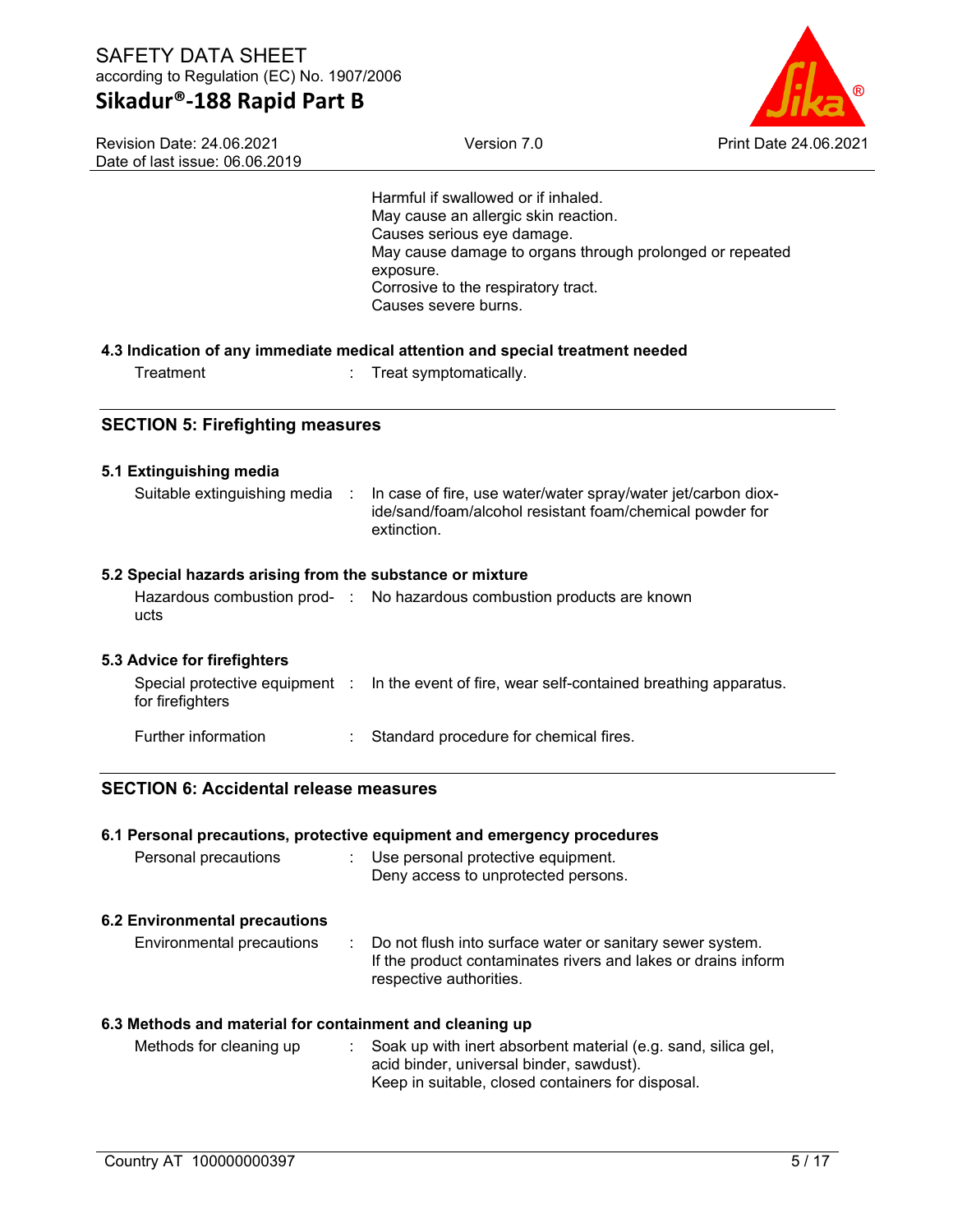# **Sikadur®-188 Rapid Part B**

Revision Date: 24.06.2021 Date of last issue: 06.06.2019



### **6.4 Reference to other sections**

For personal protection see section 8.

## **SECTION 7: Handling and storage**

## **7.1 Precautions for safe handling**

| Advice on safe handling                                          |   | Avoid exceeding the given occupational exposure limits (see<br>section 8).<br>Do not get in eyes, on skin, or on clothing.<br>For personal protection see section 8.<br>Persons with a history of skin sensitisation problems or asth-<br>ma, allergies, chronic or recurrent respiratory disease should<br>not be employed in any process in which this mixture is being<br>used.<br>Smoking, eating and drinking should be prohibited in the ap-<br>plication area.<br>Provide sufficient air exchange and/or exhaust in work rooms.<br>Follow standard hygiene measures when handling chemical<br>products |
|------------------------------------------------------------------|---|---------------------------------------------------------------------------------------------------------------------------------------------------------------------------------------------------------------------------------------------------------------------------------------------------------------------------------------------------------------------------------------------------------------------------------------------------------------------------------------------------------------------------------------------------------------------------------------------------------------|
| Advice on protection against<br>fire and explosion               | ÷ | Normal measures for preventive fire protection.                                                                                                                                                                                                                                                                                                                                                                                                                                                                                                                                                               |
| Hygiene measures                                                 |   | Handle in accordance with good industrial hygiene and safety<br>practice. When using do not eat or drink. When using do not<br>smoke. Wash hands before breaks and at the end of workday.                                                                                                                                                                                                                                                                                                                                                                                                                     |
| 7.2 Conditions for safe storage, including any incompatibilities |   |                                                                                                                                                                                                                                                                                                                                                                                                                                                                                                                                                                                                               |
| Requirements for storage<br>areas and containers                 |   | Keep container tightly closed in a dry and well-ventilated<br>place. Containers which are opened must be carefully re-<br>sealed and kept upright to prevent leakage. Store in accord-<br>ance with local regulations.                                                                                                                                                                                                                                                                                                                                                                                        |
| Storage class (TRGS 510)                                         |   | : 8A, Combustible, corrosive hazardous materials                                                                                                                                                                                                                                                                                                                                                                                                                                                                                                                                                              |
| Further information on stor-<br>age stability                    |   | No decomposition if stored and applied as directed.                                                                                                                                                                                                                                                                                                                                                                                                                                                                                                                                                           |
| 7.3 Specific end use(s)                                          |   |                                                                                                                                                                                                                                                                                                                                                                                                                                                                                                                                                                                                               |
| Specific use(s)                                                  |   | Consult most current local Product Data Sheet prior to any<br>use.                                                                                                                                                                                                                                                                                                                                                                                                                                                                                                                                            |

# **SECTION 8: Exposure controls/personal protection**

### **8.1 Control parameters**

### **Occupational Exposure Limits**

| Components                  | CAS-No.        | Value type (Form<br>of exposure) | Control parame-<br>ters ' | Basis * |
|-----------------------------|----------------|----------------------------------|---------------------------|---------|
| m-phenylenebis(methylamine) | 1477<br>7-55-0 | <b>MAK-TMW</b>                   | ma/m3<br>u.               | ⊺OEL    |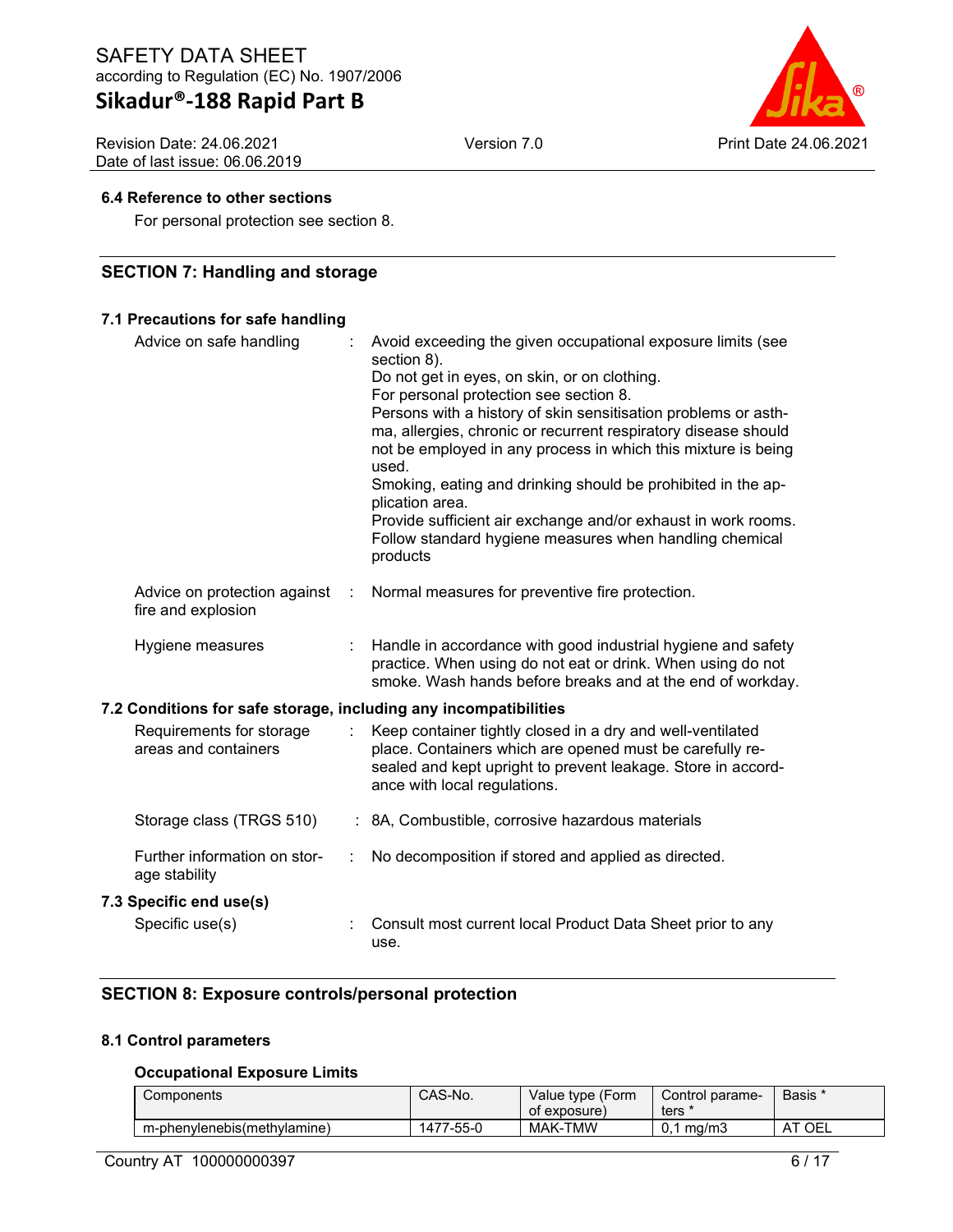# **Sikadur®-188 Rapid Part B**



Revision Date: 24.06.2021 Date of last issue: 06.06.2019

|                                                                                        | MAK-KZW | $0.1 \text{ ma/m3}$ | AT OEI |
|----------------------------------------------------------------------------------------|---------|---------------------|--------|
| *Values in the table refer to the latest EU-OEL and to the (Grenzwerteverordnung GKV). |         |                     |        |

### **8.2 Exposure controls**

## **Engineering measures**

Maintain air concentrations below occupational exposure standards. Ensure adequate ventilation, especially in confined areas.

| Personal protective equipment          |                                                                                                                                                                                                                                                                                                                                                                                                                                                                                                                                                                                                                                                                                                                                                                                                |
|----------------------------------------|------------------------------------------------------------------------------------------------------------------------------------------------------------------------------------------------------------------------------------------------------------------------------------------------------------------------------------------------------------------------------------------------------------------------------------------------------------------------------------------------------------------------------------------------------------------------------------------------------------------------------------------------------------------------------------------------------------------------------------------------------------------------------------------------|
| Eye protection<br>Hand protection      | Safety glasses with side-shields conforming to EN166<br>Eye wash bottle with pure water<br>Wear eye/face protection.<br>Chemical-resistant, impervious gloves complying with an ap-<br>proved standard must be worn at all times when handling<br>chemical products. Reference number EN 374. Follow manu-<br>facturer specifications.                                                                                                                                                                                                                                                                                                                                                                                                                                                         |
|                                        | Suitable for short time use or protection against splashes:<br>Butyl rubber/nitrile rubber gloves (> 0,1 mm)<br>Contaminated gloves should be removed.<br>Suitable for permanent exposure:<br>Viton gloves (0.4 mm),<br>breakthrough time > 30 min.                                                                                                                                                                                                                                                                                                                                                                                                                                                                                                                                            |
| Skin and body protection               | Protective clothing (e.g. Safety shoes acc. to EN ISO 20345,<br>long-sleeved working clothing, long trousers). Rubber aprons<br>and protective boots are additionaly recommended for mixing<br>and stirring work.                                                                                                                                                                                                                                                                                                                                                                                                                                                                                                                                                                              |
| Respiratory protection                 | In case of inadequate ventilation wear respiratory protection.<br>Respirator selection must be based on known or anticipated<br>exposure levels, the hazards of the product and the safe work-<br>ing limits of the selected respirator.<br>organic vapor filter (Type A)<br>A1: < 1000 ppm; A2: < 5000 ppm; A3: < 10000 ppm<br>Ensure adequate ventilation. This can be achieved by local<br>exhaust extraction or by general ventilation. (EN 689 - Meth-<br>ods for determining inhalation exposure). This applies in par-<br>ticular to the mixing / stirring area. In case this is not sufficent<br>to keep the concentrations under the occupational exposure<br>limits then respiration protection measures must be used.<br>Ensure adequate ventilation, especially in confined areas. |
| <b>Environmental exposure controls</b> |                                                                                                                                                                                                                                                                                                                                                                                                                                                                                                                                                                                                                                                                                                                                                                                                |
| General advice                         | : Do not flush into surface water or sanitary sewer system.<br>If the product contaminates rivers and lakes or drains inform<br>respective authorities.                                                                                                                                                                                                                                                                                                                                                                                                                                                                                                                                                                                                                                        |

# **SECTION 9: Physical and chemical properties**

### **9.1 Information on basic physical and chemical properties**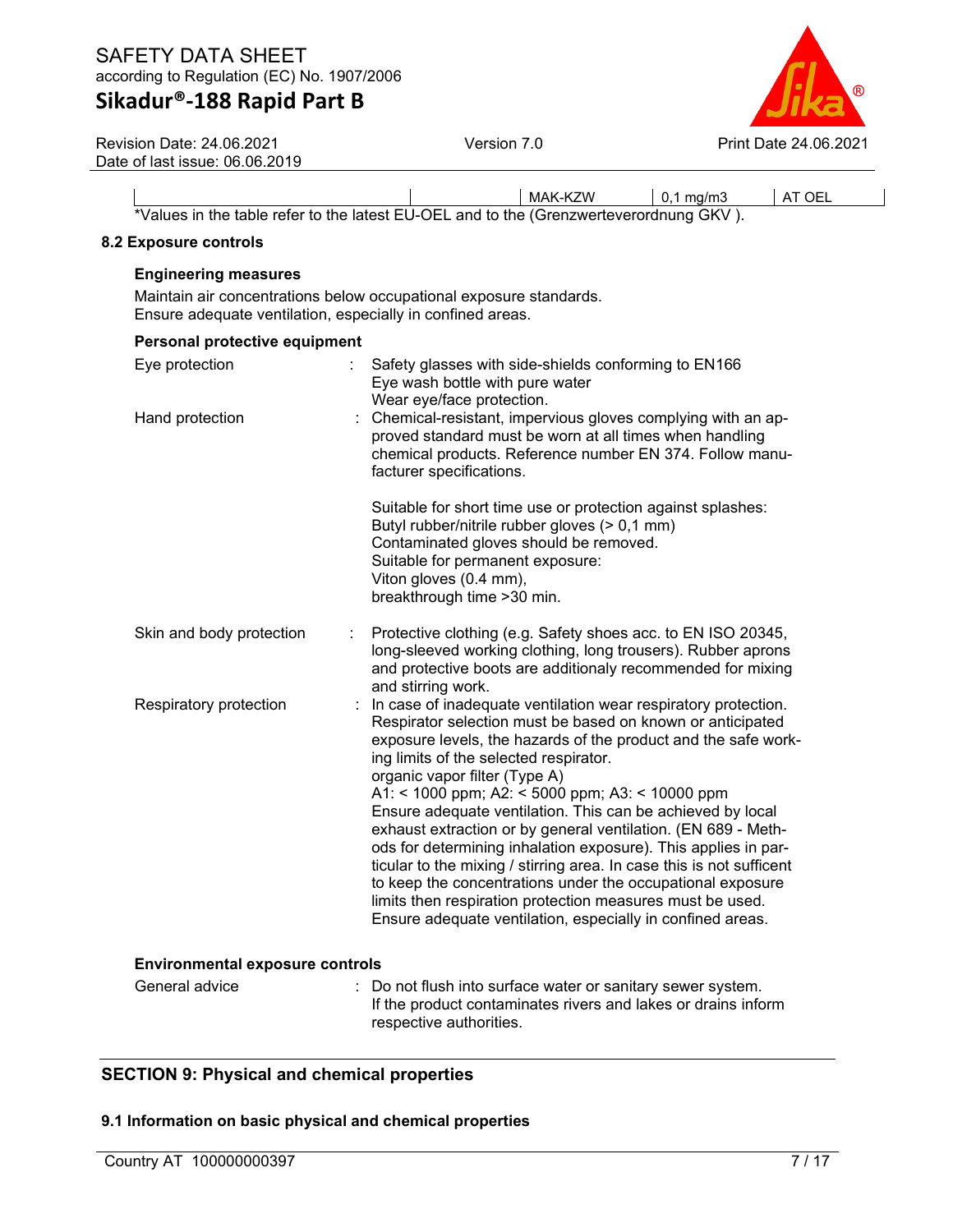Revision Date: 24.06.2021 Date of last issue: 06.06.2019



| 2018 UI 1051 ISSUB. UU.UU.ZU I |                                          |    |                                      |  |
|--------------------------------|------------------------------------------|----|--------------------------------------|--|
|                                | Physical state<br>Colour<br>Odour        |    | liquid<br>yellow<br>amine-like       |  |
|                                | Boiling point/boiling range              | ÷  | No data available                    |  |
|                                | Flash point                              | ÷. | >101 °C<br>Method: closed cup        |  |
|                                | Auto-ignition temperature                | ÷  | No data available                    |  |
|                                | рH                                       | ÷. | > 11 (20 °C)<br>Concentration: 100 % |  |
|                                | <b>Viscosity</b><br>Viscosity, kinematic |    | : > 20,5 mm2/s (40 °C)               |  |
|                                | Solubility(ies)<br>Water solubility      | ÷. | insoluble                            |  |
|                                | Vapour pressure                          | ÷. | $0,07$ hPa                           |  |
|                                | Density                                  |    | ca. 1,01 g/cm3 (20 °C)               |  |
|                                |                                          |    |                                      |  |

## **9.2 Other information**

No data available

# **SECTION 10: Stability and reactivity**

#### **10.1 Reactivity**

No dangerous reaction known under conditions of normal use.

#### **10.2 Chemical stability**

The product is chemically stable.

### **10.3 Possibility of hazardous reactions**

| Hazardous reactions |  | Stable under recommended storage conditions. |
|---------------------|--|----------------------------------------------|
|---------------------|--|----------------------------------------------|

## **10.4 Conditions to avoid**

# **10.5 Incompatible materials**

Materials to avoid : No data available

# **10.6 Hazardous decomposition products**

No decomposition if stored and applied as directed.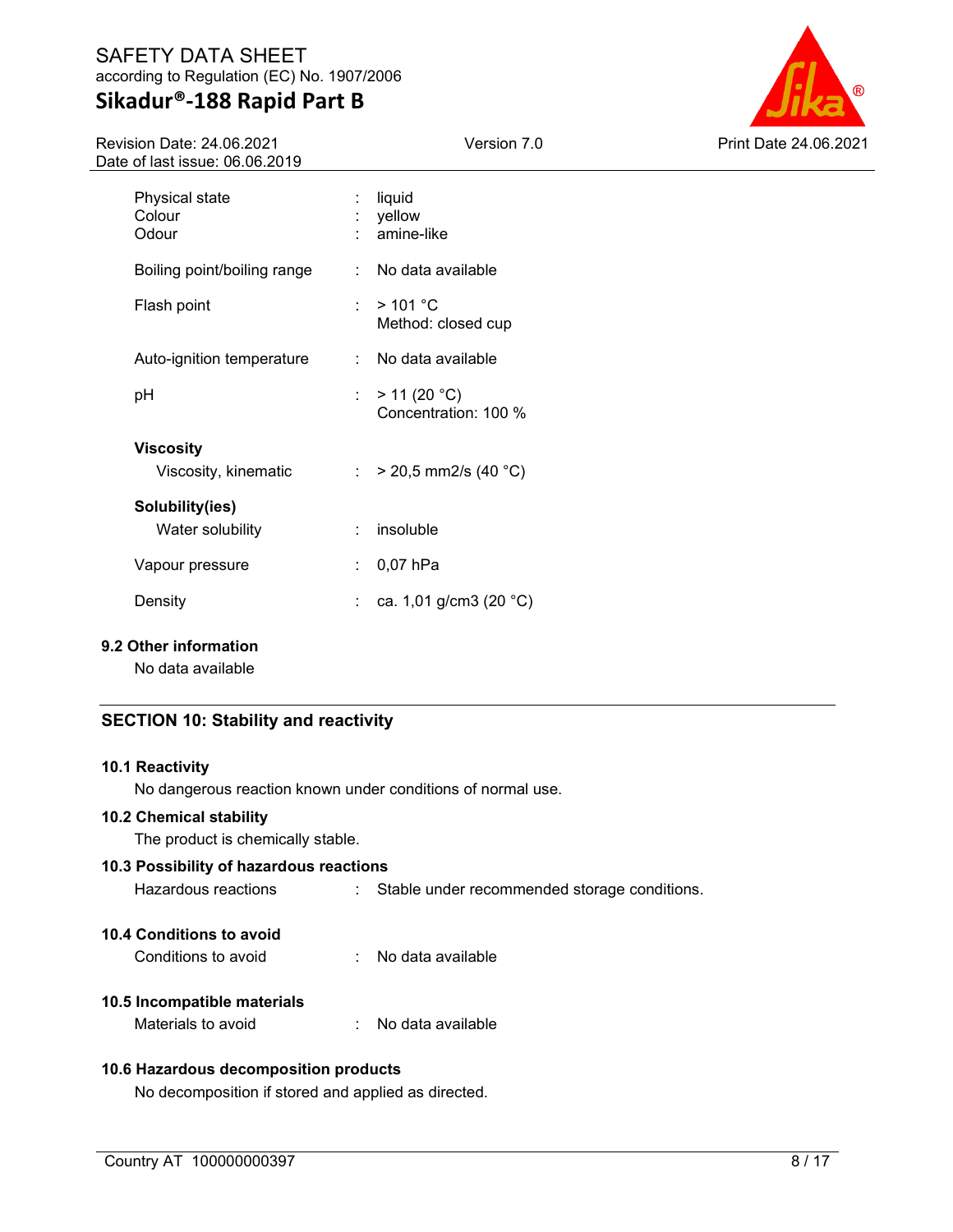Revision Date: 24.06.2021 Date of last issue: 06.06.2019



## **SECTION 11: Toxicological information**

### **11.1 Information on hazard classes as defined in Regulation (EC) No 1272/2008**

## **Acute toxicity**

Harmful if swallowed or if inhaled.

#### **Components:**

# **3-aminomethyl-3,5,5-trimethylcyclohexylamine:**

| Acute oral toxicity                    |                           | : LD50 Oral (Rat): 1.030 mg/kg                                                                                               |
|----------------------------------------|---------------------------|------------------------------------------------------------------------------------------------------------------------------|
| Acute inhalation toxicity              |                           | : $LC50$ (Rat): $> 5,01$ mg/l<br>Exposure time: 4 h<br>Test atmosphere: dust/mist                                            |
| Acute dermal toxicity                  |                           | : LD50 Dermal (Rabbit): $> 2.000$ mg/kg                                                                                      |
| m-phenylenebis(methylamine):           |                           |                                                                                                                              |
| Acute oral toxicity                    | ÷.                        | LD50 Oral (Rat): 930 mg/kg                                                                                                   |
| Acute inhalation toxicity              | $\mathbb{R}^{\mathbb{Z}}$ | LC50 (Rat): 1,34 mg/l<br>Exposure time: 4 h<br>Test atmosphere: dust/mist<br>Assessment: Corrosive to the respiratory tract. |
| Acute dermal toxicity                  |                           | : LD50 Dermal (Rat): $> 3.100$ mg/kg                                                                                         |
| benzyl alcohol:                        |                           |                                                                                                                              |
| Acute oral toxicity                    | $\mathbb{Z}^{\mathbb{Z}}$ | LD50 Oral (Rat): 1.620 mg/kg                                                                                                 |
| Acute inhalation toxicity              |                           | : LC50 (Rat): $> 4,178$ mg/l<br>Exposure time: 4 h<br>Test atmosphere: dust/mist                                             |
| 2,4,6-tris(dimethylaminomethyl)phenol: |                           |                                                                                                                              |

## Acute oral toxicity : LD50 (Rat): > 1.999 mg/kg Remarks: Harmful if swallowed. Annex VI - Harmonised REGULATION (EC) No 1272/2008

#### **1,3-Cyclohexanedimethanamine:**

| Acute oral toxicity   | : LD50 Oral (Rat): 780 mg/kg       |
|-----------------------|------------------------------------|
| Acute dermal toxicity | : LD50 Dermal (Rat): $1.700$ mg/kg |
| salicylic acid:       |                                    |
| Acute oral toxicity   | : LD50 Oral (Rat): 891 mg/kg       |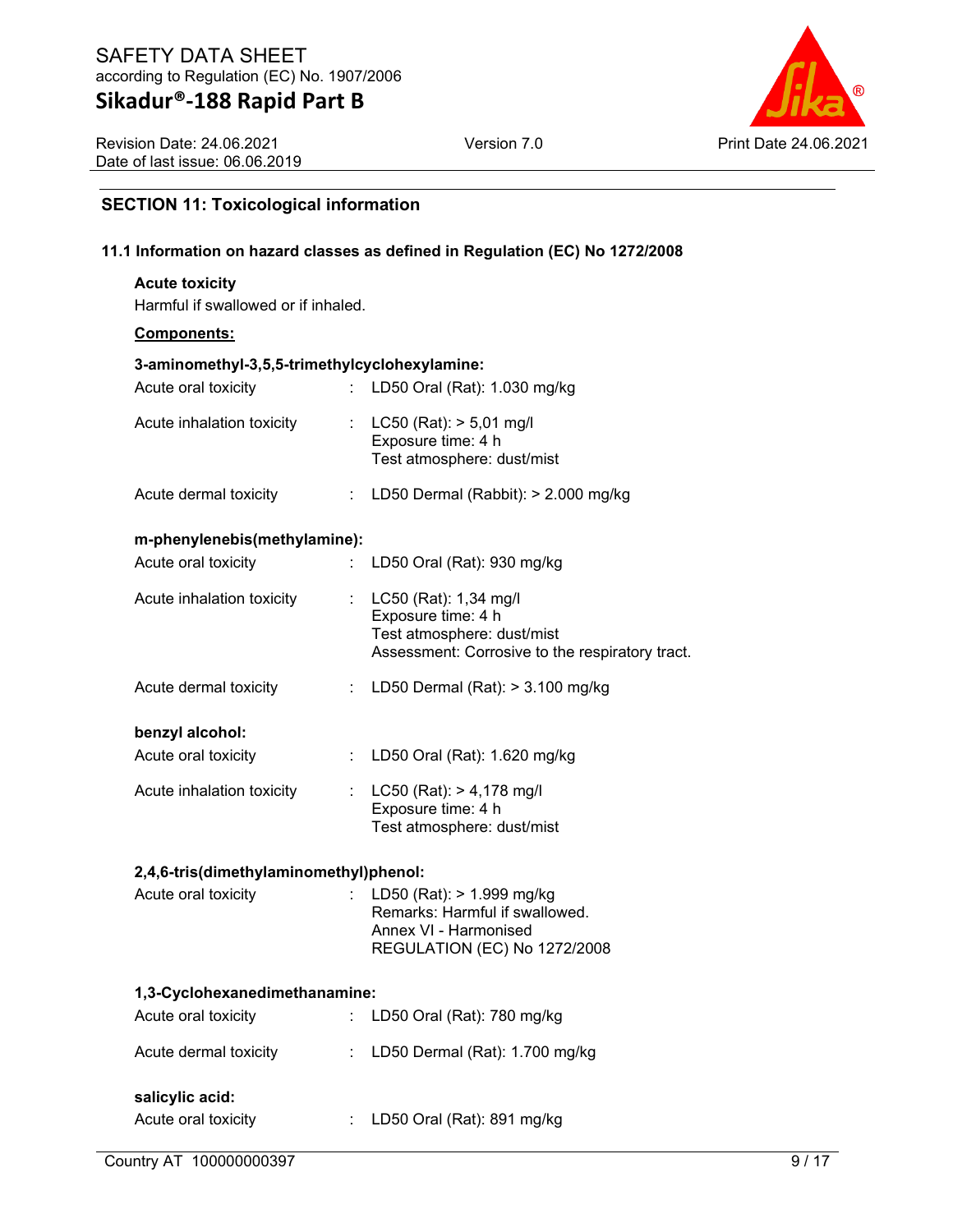# **Sikadur®-188 Rapid Part B**

L



| Revision Date: 24.06.2021<br>Date of last issue: 06.06.2019 | Version 7.0                                                         | <b>Print Date</b> |  |  |  |  |
|-------------------------------------------------------------|---------------------------------------------------------------------|-------------------|--|--|--|--|
| Acute dermal toxicity<br>÷                                  | LD50 Dermal (Rat): > 2.000 mg/kg                                    |                   |  |  |  |  |
| 2-piperazin-1-ylethylamine:                                 |                                                                     |                   |  |  |  |  |
| Acute oral toxicity                                         | LD50 Oral (Rat): > 1.999 mg/kg                                      |                   |  |  |  |  |
| Acute dermal toxicity                                       | LD50 Dermal (Rabbit): ca. 866 mg/kg                                 |                   |  |  |  |  |
| Phenol, styrenated:                                         |                                                                     |                   |  |  |  |  |
| Acute oral toxicity<br>÷.                                   | LD50 Oral (Rat): 2.500 mg/kg                                        |                   |  |  |  |  |
| Acute dermal toxicity<br>$\mathbb{Z}^{\times}$              | LD50 Dermal (Rat): $>$ 5.000 mg/kg                                  |                   |  |  |  |  |
| <b>Skin corrosion/irritation</b><br>Causes severe burns.    |                                                                     |                   |  |  |  |  |
| <u>Components:</u>                                          |                                                                     |                   |  |  |  |  |
|                                                             | 2,4,6-tris(dimethylaminomethyl)phenol:                              |                   |  |  |  |  |
| Species<br>Assessment<br>Method                             | Rabbit<br>Corrosive<br><b>OECD Test Guideline 404</b>               |                   |  |  |  |  |
| Assessment<br>Remarks                                       | irritating<br>Annex VI - Harmonised<br>REGULATION (EC) No 1272/2008 |                   |  |  |  |  |
|                                                             | Serious eye damage/eye irritation                                   |                   |  |  |  |  |
| Causes serious eye damage.                                  |                                                                     |                   |  |  |  |  |
|                                                             | Components:                                                         |                   |  |  |  |  |
| 2,4,6-tris(dimethylaminomethyl)phenol:<br>Species           |                                                                     |                   |  |  |  |  |
| Assessment                                                  | Rabbit<br>Causes serious eye damage.                                |                   |  |  |  |  |
| Assessment<br>$\cdot$<br>Remarks                            | irritating<br>Annex VI - Harmonised<br>REGULATION (EC) No 1272/2008 |                   |  |  |  |  |

# **Respiratory or skin sensitisation**

### **Skin sensitisation**

May cause an allergic skin reaction.

## **Respiratory sensitisation**

Not classified based on available information.

### **Germ cell mutagenicity**

Not classified based on available information.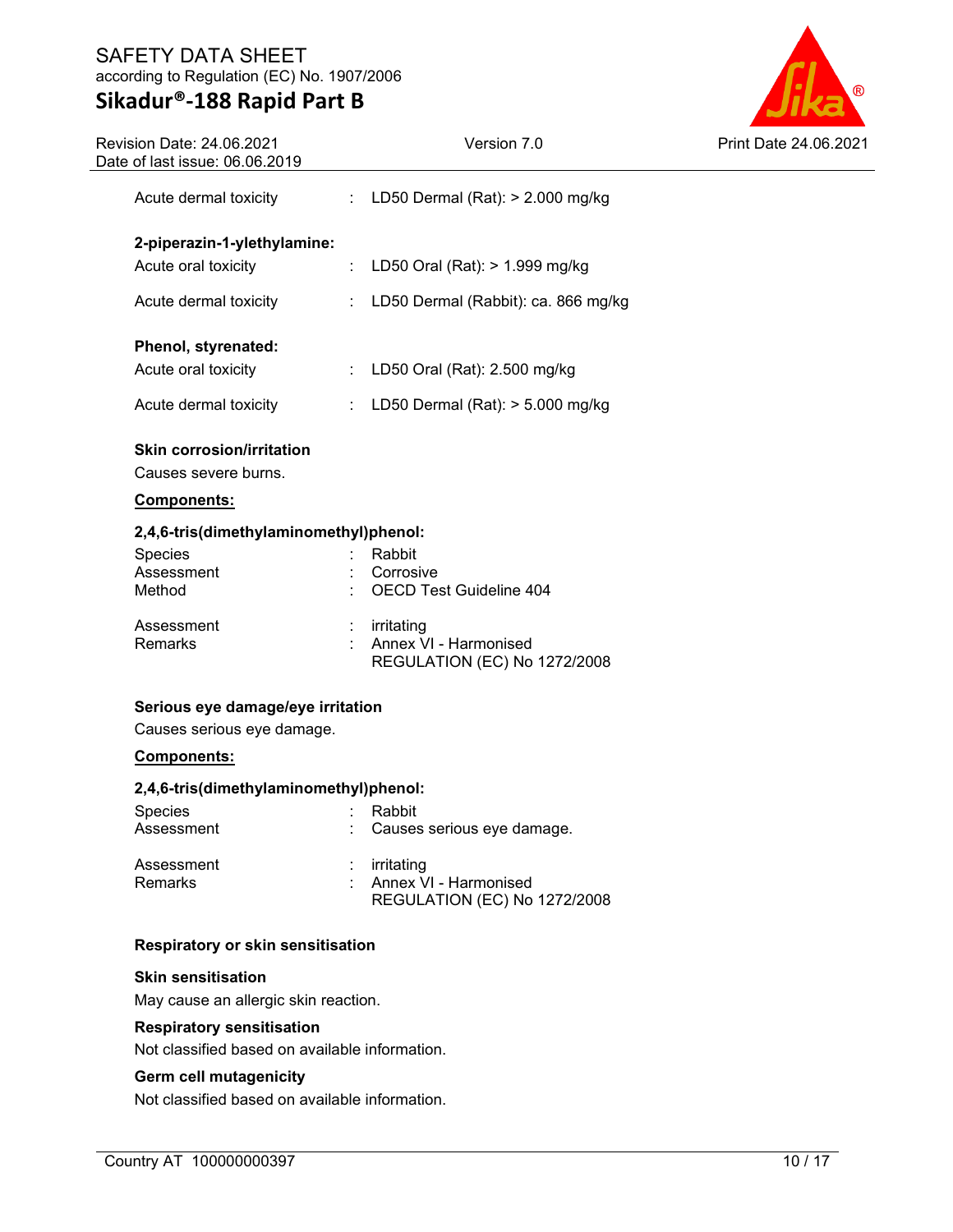Revision Date: 24.06.2021 Date of last issue: 06.06.2019



### **Carcinogenicity**

Not classified based on available information.

## **Reproductive toxicity**

Not classified based on available information.

### **STOT - single exposure**

Corrosive to the respiratory tract.

### **STOT - repeated exposure**

May cause damage to organs through prolonged or repeated exposure.

### **Aspiration toxicity**

Not classified based on available information.

### **11.2 Information on other hazards**

### **Endocrine disrupting properties**

### **Product:**

Assessment : The substance/mixture does not contain components considered to have endocrine disrupting properties according to REACH Article 57(f) or Commission Delegated regulation (EU) 2017/2100 or Commission Regulation (EU) 2018/605 at levels of 0.1% or higher.

## **SECTION 12: Ecological information**

### **12.1 Toxicity**

## **Components:**

### **3-aminomethyl-3,5,5-trimethylcyclohexylamine:**

| Toxicity to algae/aquatic<br>plants                      | $\mathcal{L}$ | ErC50 (Desmodesmus subspicatus (green algae)): > 10 - 100<br>mq/l<br>Exposure time: 72 h                  |
|----------------------------------------------------------|---------------|-----------------------------------------------------------------------------------------------------------|
| m-phenylenebis(methylamine):                             |               |                                                                                                           |
| Toxicity to fish                                         |               | LC50 (Oryzias latipes (Japanese medaka)): $> 10 - 100$ mg/l<br>Exposure time: 96 h                        |
| aquatic invertebrates                                    |               | Toxicity to daphnia and other : EC50 (Daphnia magna (Water flea)): > 10 - 100 mg/l<br>Exposure time: 48 h |
| benzyl alcohol:                                          |               |                                                                                                           |
| Toxicity to fish                                         | ÷.            | $LC50$ (Fish): $> 100$ mg/l<br>Exposure time: 96 h                                                        |
| Toxicity to daphnia and other :<br>aquatic invertebrates |               | EC50 (Daphnia magna (Water flea)): > 100 mg/l<br>Exposure time: 48 h                                      |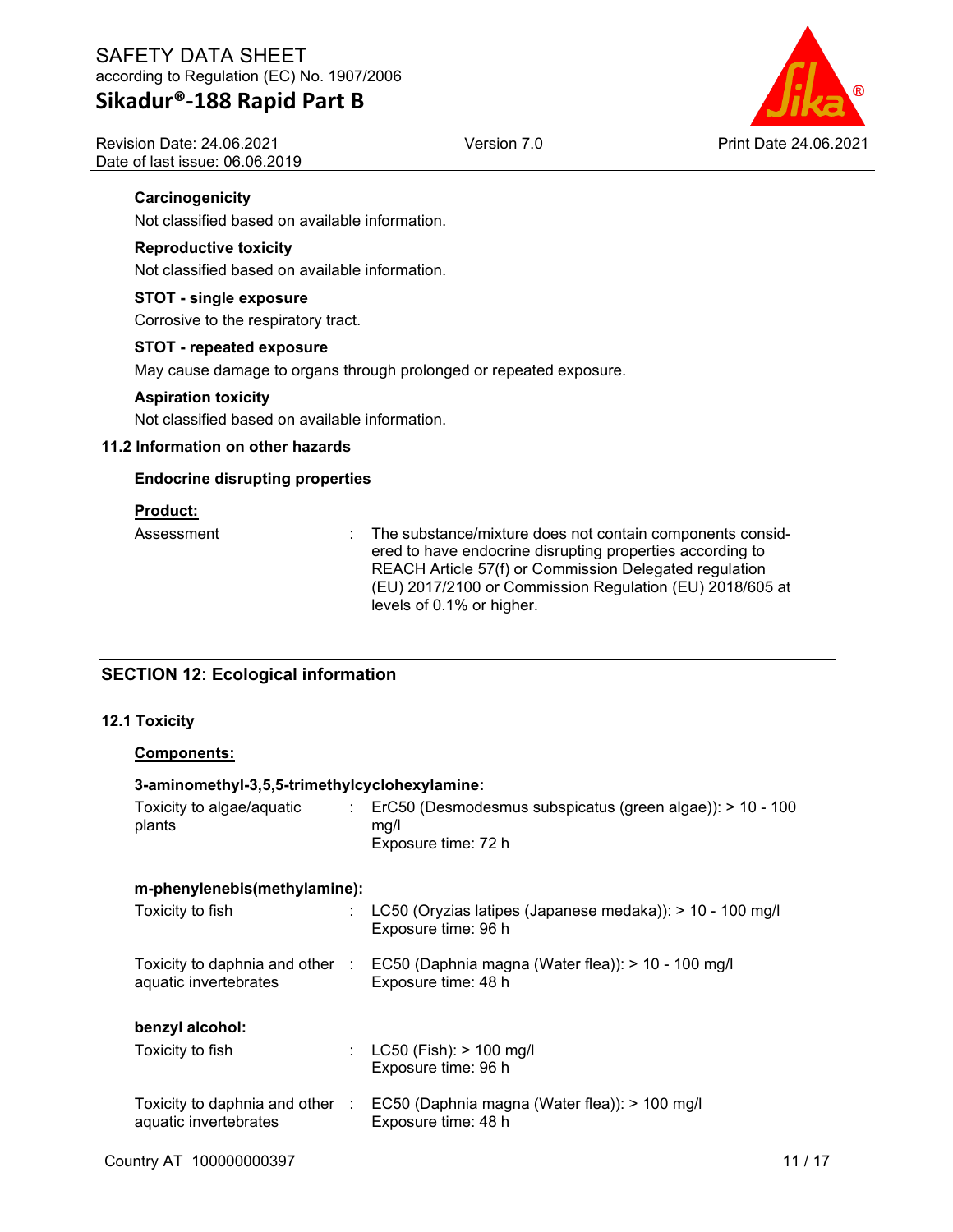| ®                     |
|-----------------------|
| Print Date 24.06.2021 |

| <b>Revision Date: 24.06.2021</b> |
|----------------------------------|
| Date of last issue: 06.06.2019   |
|                                  |

Version 7.0

Toxicity to algae/aquatic plants : EC50 (Scenedesmus capricornutum (fresh water algae)): > 10 - 100 mg/l Exposure time: 72 h

### **2-piperazin-1-ylethylamine:**

Toxicity to fish : LC50 (Fish): > 100 mg/l Exposure time: 96 h

### **12.2 Persistence and degradability**

No data available

### **12.3 Bioaccumulative potential**

No data available

### **12.4 Mobility in soil**

No data available

### **12.5 Results of PBT and vPvB assessment**

### **Product:**

Assessment : This substance/mixture contains no components considered to be either persistent, bioaccumulative and toxic (PBT), or very persistent and very bioaccumulative (vPvB) at levels of 0.1% or higher..

### **12.6 Endocrine disrupting properties**

#### **Product:**

| Assessment | : The substance/mixture does not contain components consid-<br>ered to have endocrine disrupting properties according to<br>REACH Article 57(f) or Commission Delegated regulation<br>(EU) 2017/2100 or Commission Regulation (EU) 2018/605 at<br>levels of 0.1% or higher. |
|------------|-----------------------------------------------------------------------------------------------------------------------------------------------------------------------------------------------------------------------------------------------------------------------------|
|            |                                                                                                                                                                                                                                                                             |

### **12.7 Other adverse effects**

#### **Product:**

| Additional ecological infor-<br>mation | An environmental hazard cannot be excluded in the event of<br>unprofessional handling or disposal. |
|----------------------------------------|----------------------------------------------------------------------------------------------------|
|                                        | Harmful to aquatic life with long lasting effects.                                                 |

## **SECTION 13: Disposal considerations**

### **13.1 Waste treatment methods**

| Product | : The generation of waste should be avoided or minimized      |
|---------|---------------------------------------------------------------|
|         | wherever possible.                                            |
|         | Empty containers or liners may retain some product residues.  |
|         | This material and its container must be disposed of in a safe |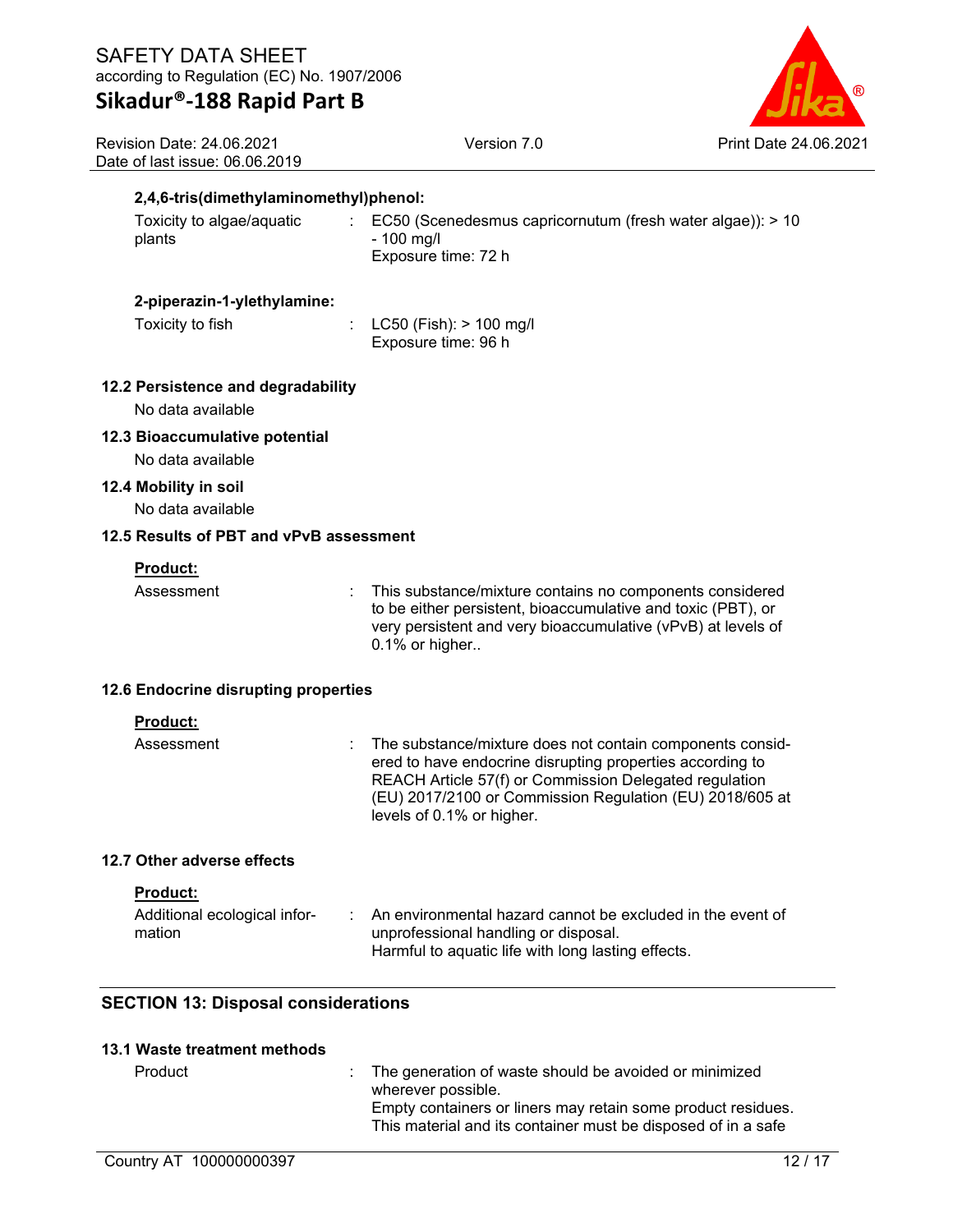# **Sikadur®-188 Rapid Part B**

Revision Date: 24.06.2021

 $\overline{a}$ 

Version 7.0 Print Date 24.06.2021

| Date of last issue: 06.06.2019 |  |                                                                                                                                                                                                                                                                                                                                                                                                                                              |  |  |
|--------------------------------|--|----------------------------------------------------------------------------------------------------------------------------------------------------------------------------------------------------------------------------------------------------------------------------------------------------------------------------------------------------------------------------------------------------------------------------------------------|--|--|
|                                |  | way.<br>Dispose of surplus and non-recyclable products via a licensed<br>waste disposal contractor.<br>Disposal of this product, solutions and any by-products should<br>at all times comply with the requirements of environmental<br>protection and waste disposal legislation and any regional<br>local authority requirements.<br>Avoid dispersal of spilled material and runoff and contact with<br>soil, waterways, drains and sewers. |  |  |
| Austria - Waste catalogue      |  | : 55352                                                                                                                                                                                                                                                                                                                                                                                                                                      |  |  |
| Contaminated packaging         |  | Completely emptied packagings can be given for recycling.<br>Packaging containing remains of dangerous substances, as<br>well as packagings disposed of remains can be unharmed<br>eliminated in accordance with the regulations.                                                                                                                                                                                                            |  |  |
|                                |  | 15 01 10* packaging containing residues of or contaminated<br>by dangerous substances                                                                                                                                                                                                                                                                                                                                                        |  |  |

# **SECTION 14: Transport information**

| 14.1 UN number                  |        |                                                                                                             |
|---------------------------------|--------|-------------------------------------------------------------------------------------------------------------|
| <b>ADR</b>                      | ÷      | <b>UN 1760</b>                                                                                              |
| <b>IMDG</b>                     |        | <b>UN 1760</b>                                                                                              |
| <b>IATA</b>                     |        | <b>UN 1760</b>                                                                                              |
| 14.2 UN proper shipping name    |        |                                                                                                             |
| <b>ADR</b>                      | ÷      | CORROSIVE LIQUID, N.O.S.<br>(3-aminomethyl-3,5,5-trimethylcyclohexylamine, m-<br>phenylenebis(methylamine)) |
| <b>IMDG</b>                     | ÷      | CORROSIVE LIQUID, N.O.S.<br>(3-aminomethyl-3,5,5-trimethylcyclohexylamine, m-<br>phenylenebis(methylamine)) |
| <b>IATA</b>                     | ÷      | Corrosive liquid, n.o.s.<br>(3-aminomethyl-3,5,5-trimethylcyclohexylamine, m-<br>phenylenebis(methylamine)) |
| 14.3 Transport hazard class(es) |        |                                                                                                             |
| <b>ADR</b>                      |        | 8                                                                                                           |
| <b>IMDG</b>                     | $\sim$ | 8                                                                                                           |
| <b>IATA</b>                     | $\sim$ | -8                                                                                                          |
| 14.4 Packing group              |        |                                                                                                             |
| <b>ADR</b><br>Packing group     | ÷      | $\mathbf{III}$                                                                                              |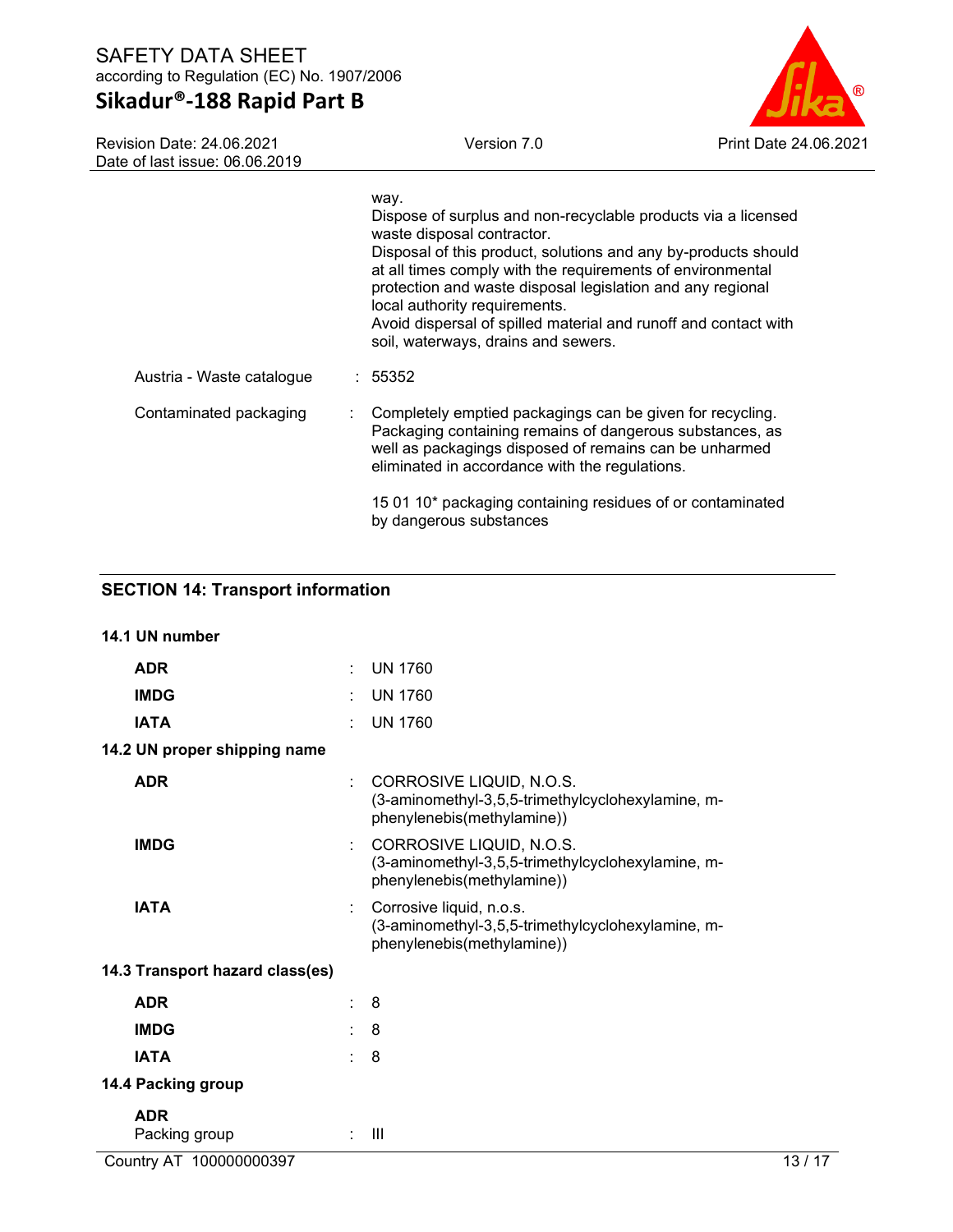Revision Date: 24.06.2021 Date of last issue: 06.06.2019



| <b>IATA (Passenger)</b>                                                                          |    |                        |
|--------------------------------------------------------------------------------------------------|----|------------------------|
| Packing instruction (LQ)<br>Packing group<br>Labels                                              |    | Y841<br>Ш<br>Corrosive |
| <b>IATA (Cargo)</b><br>Packing instruction (cargo<br>aircraft)                                   | ٠. | 856                    |
| <b>IMDG</b><br>Packing group<br>Labels<br>EmS Code                                               |    | Ш<br>: 8<br>: F-A, S-B |
| <b>Classification Code</b><br>Hazard Identification Number:<br>Labels<br>Tunnel restriction code |    | C9<br>80<br>8<br>(E)   |
|                                                                                                  |    |                        |

| I                                  |             |
|------------------------------------|-------------|
| Packing instruction (passen- : 852 |             |
| ger aircraft)                      |             |
| Packing instruction (LQ)           | : Y841      |
| Packing group                      | Ш           |
| Labels                             | : Corrosive |

### **14.5 Environmental hazards**

| <b>ADR</b><br>Environmentally hazardous              | no |
|------------------------------------------------------|----|
| <b>IMDG</b><br>Marine pollutant                      | no |
| <b>IATA (Passenger)</b><br>Environmentally hazardous | no |
| <b>IATA (Cargo)</b><br>Environmentally hazardous     |    |

### **14.6 Special precautions for user**

The transport classification(s) provided herein are for informational purposes only, and solely based upon the properties of the unpackaged material as it is described within this Safety Data Sheet. Transportation classifications may vary by mode of transportation, package sizes, and variations in regional or country regulations.

### **14.7 Transport in bulk according to Annex II of Marpol and the IBC Code**

Not applicable for product as supplied.

## **SECTION 15: Regulatory information**

### **15.1 Safety, health and environmental regulations/legislation specific for the substance or mixture**

REACH - Restrictions on the manufacture, placing on the market and use of certain dangerous substances, preparations and articles (Annex XVII)

: Conditions of restriction for the following entries should be considered: Number on list 3

: Not applicable

International Chemical Weapons Convention (CWC) Schedules of Toxic Chemicals and Precursors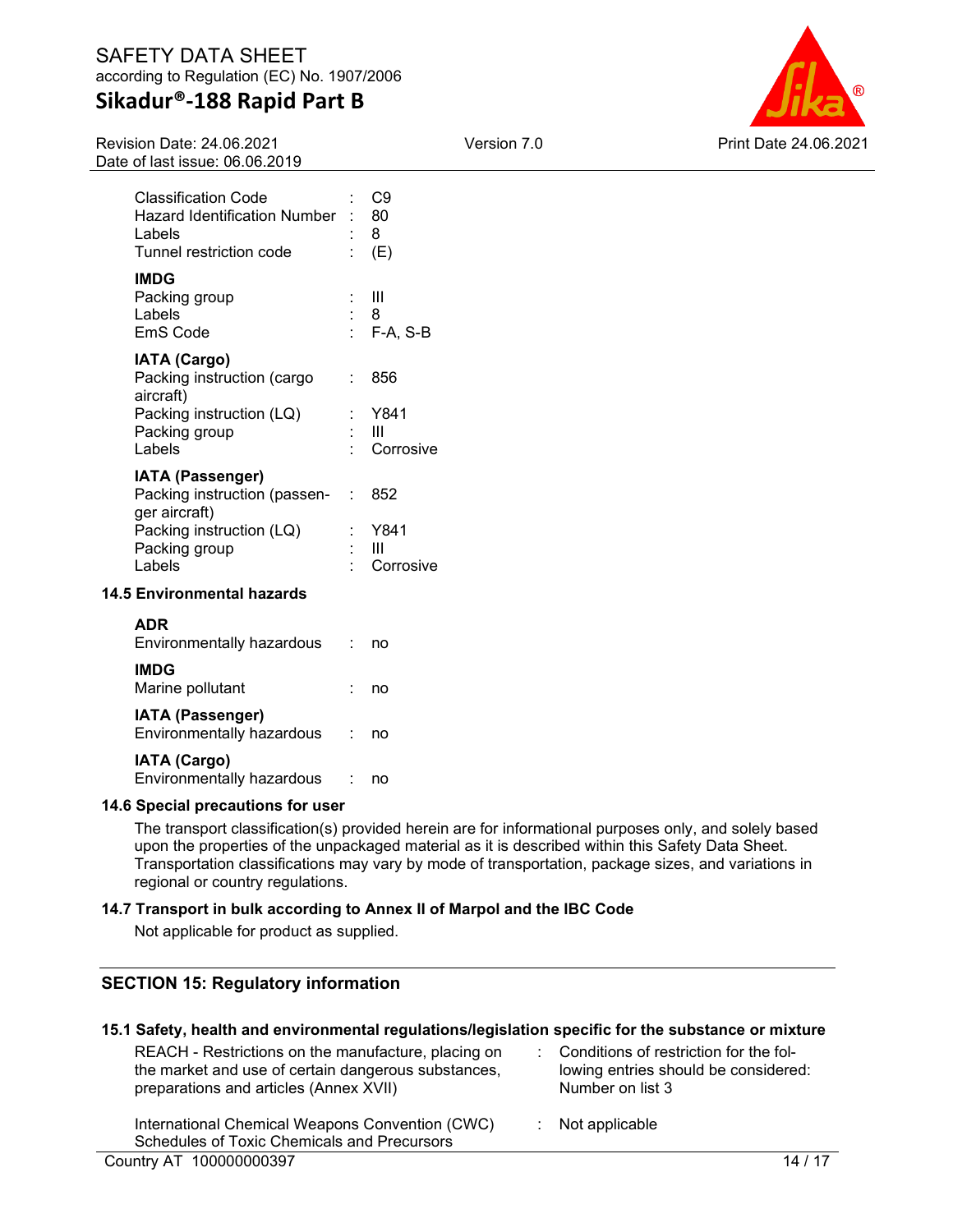# **Sikadur®-188 Rapid Part B**



Revision Date: 24.06.2021 Date of last issue: 06.06.2019

| REACH - Candidate List of Substances of Very High<br>Concern for Authorisation (Article 59).<br>REACH - List of substances subject to authorisation<br>(Annex XIV)<br>Regulation (EC) No 1005/2009 on substances that de- |                                                                                                                                                                                                             | None of the components are listed<br>$(=>0.1\%).$<br>Not applicable<br>Not applicable                                                                                  |                                                                                                      |  |  |  |
|---------------------------------------------------------------------------------------------------------------------------------------------------------------------------------------------------------------------------|-------------------------------------------------------------------------------------------------------------------------------------------------------------------------------------------------------------|------------------------------------------------------------------------------------------------------------------------------------------------------------------------|------------------------------------------------------------------------------------------------------|--|--|--|
| plete the ozone layer<br>Regulation (EU) 2019/1021 on persistent organic pollu-<br>tants (recast)                                                                                                                         |                                                                                                                                                                                                             |                                                                                                                                                                        | Not applicable                                                                                       |  |  |  |
| Regulation (EC) No 649/2012 of the European Parlia-<br>ment and the Council concerning the export and import<br>of dangerous chemicals                                                                                    |                                                                                                                                                                                                             |                                                                                                                                                                        | Not applicable                                                                                       |  |  |  |
| <b>REACH Information:</b>                                                                                                                                                                                                 | All substances contained in our Products are<br>- registered by our upstream suppliers, and/or<br>- registered by us, and/or<br>- excluded from the regulation, and/or<br>- exempted from the registration. |                                                                                                                                                                        |                                                                                                      |  |  |  |
| Risk classification according :<br>to VbF                                                                                                                                                                                 | Exempt                                                                                                                                                                                                      |                                                                                                                                                                        |                                                                                                      |  |  |  |
| jor-accident hazards involving dangerous substances.                                                                                                                                                                      | Not applicable                                                                                                                                                                                              |                                                                                                                                                                        | Seveso III: Directive 2012/18/EU of the European Parliament and of the Council on the control of ma- |  |  |  |
| Water hazard class (Germa-<br>$\mathcal{L}$<br>ny)                                                                                                                                                                        | WGK 2 obviously hazardous to water<br>Classification according to AwSV, Annex 1 (5.2)                                                                                                                       |                                                                                                                                                                        |                                                                                                      |  |  |  |
| Volatile organic compounds<br>÷                                                                                                                                                                                           | (VOCV)                                                                                                                                                                                                      | Law on the incentive tax for volatile organic compounds<br>Volatile organic compounds (VOC) content: 17% w/w                                                           |                                                                                                      |  |  |  |
|                                                                                                                                                                                                                           |                                                                                                                                                                                                             | Directive 2010/75/EU of 24 November 2010 on industrial<br>emissions (integrated pollution prevention and control)<br>Volatile organic compounds (VOC) content: 17% w/w |                                                                                                      |  |  |  |

## **15.2 Chemical safety assessment**

No Chemical Safety Assessment has been carried out for this mixture by the supplier.

## **SECTION 16: Other information**

#### **Full text of H-Statements**

| H302              | : Harmful if swallowed.                    |
|-------------------|--------------------------------------------|
| H <sub>3</sub> 11 | $\therefore$ Toxic in contact with skin.   |
| H312              | $\therefore$ Harmful in contact with skin. |
| H314              | : Causes severe skin burns and eye damage. |
| H315              | : Causes skin irritation.                  |
| H317              | : May cause an allergic skin reaction.     |
| H318              | : Causes serious eye damage.               |
| H319              | : Causes serious eye irritation.           |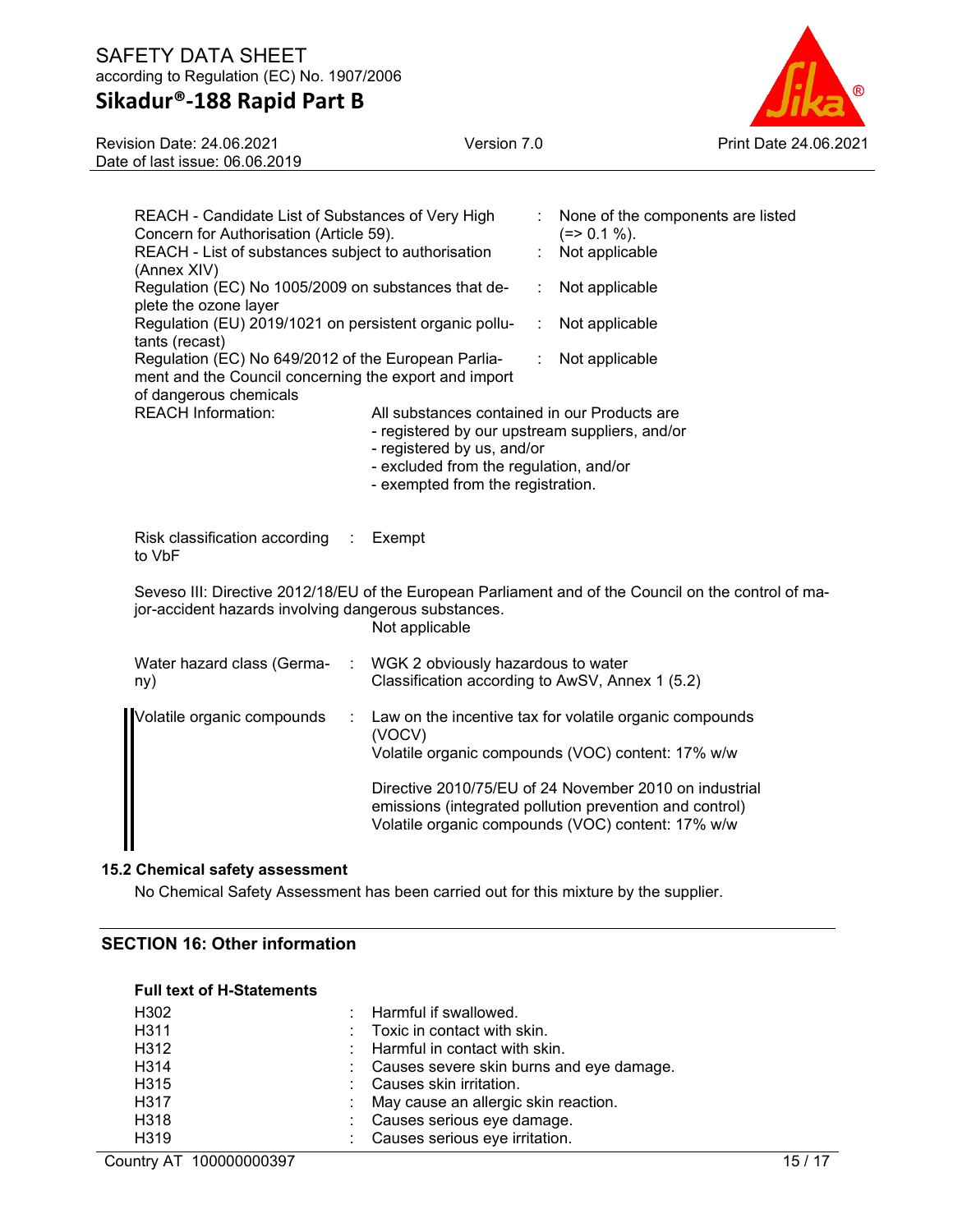Revision Date: 24.06.2021 Date of last issue: 06.06.2019



| H <sub>3</sub> 32<br>H361<br>H361d      |                | Harmful if inhaled.<br>Suspected of damaging fertility or the unborn child.<br>Suspected of damaging the unborn child.                       |
|-----------------------------------------|----------------|----------------------------------------------------------------------------------------------------------------------------------------------|
| H372<br>H411                            |                | Causes damage to organs through prolonged or repeated<br>exposure.<br>Toxic to aquatic life with long lasting effects.                       |
| H412                                    |                | Harmful to aquatic life with long lasting effects.                                                                                           |
| <b>Full text of other abbreviations</b> |                |                                                                                                                                              |
| Acute Tox.                              |                | Acute toxicity                                                                                                                               |
| Aquatic Chronic                         |                | Long-term (chronic) aquatic hazard                                                                                                           |
| Eye Dam.                                |                | Serious eye damage                                                                                                                           |
| Eye Irrit.                              |                | Eye irritation                                                                                                                               |
| Repr.                                   |                | Reproductive toxicity                                                                                                                        |
| Skin Corr.<br>Skin Irrit.               |                | Skin corrosion<br>Skin irritation                                                                                                            |
| Skin Sens.                              |                | Skin sensitisation                                                                                                                           |
| STOT RE                                 |                | Specific target organ toxicity - repeated exposure                                                                                           |
| AT OEL                                  |                | Austria. Limit values regulation - Annex I: Substance list                                                                                   |
| AT OEL / MAK-TMW                        | $\mathbb{Z}^+$ | <b>Time Weighted Average</b>                                                                                                                 |
| AT OEL / MAK-KZW                        |                | Short Term Exposure Limit                                                                                                                    |
| <b>ADR</b>                              |                | European Agreement concerning the International Carriage of                                                                                  |
|                                         |                | Dangerous Goods by Road                                                                                                                      |
| <b>CAS</b>                              |                | <b>Chemical Abstracts Service</b>                                                                                                            |
| <b>DNEL</b>                             |                | Derived no-effect level                                                                                                                      |
| <b>EC50</b>                             |                | Half maximal effective concentration                                                                                                         |
| <b>GHS</b>                              |                | <b>Globally Harmonized System</b>                                                                                                            |
| <b>IATA</b>                             |                | International Air Transport Association                                                                                                      |
| <b>IMDG</b>                             |                | International Maritime Code for Dangerous Goods                                                                                              |
| LD <sub>50</sub>                        |                | Median lethal dosis (the amount of a material, given all at<br>once, which causes the death of 50% (one half) of a group of<br>test animals) |
| LC50                                    | ÷              | Median lethal concentration (concentrations of the chemical in                                                                               |
|                                         |                | air that kills 50% of the test animals during the observation                                                                                |
|                                         |                | period)                                                                                                                                      |
| <b>MARPOL</b>                           |                | International Convention for the Prevention of Pollution from<br>Ships, 1973 as modified by the Protocol of 1978                             |
| <b>OEL</b>                              |                | Occupational Exposure Limit                                                                                                                  |
| PBT                                     |                | Persistent, bioaccumulative and toxic                                                                                                        |
| <b>PNEC</b>                             |                | Predicted no effect concentration                                                                                                            |
| <b>REACH</b>                            |                | Regulation (EC) No 1907/2006 of the European Parliament<br>and of the Council of 18 December 2006 concerning the Reg-                        |
|                                         |                | istration, Evaluation, Authorisation and Restriction of Chemi-                                                                               |
| <b>SVHC</b>                             |                | cals (REACH), establishing a European Chemicals Agency<br>Substances of Very High Concern                                                    |
| vPvB                                    |                | Very persistent and very bioaccumulative                                                                                                     |
|                                         |                |                                                                                                                                              |

| <b>Further information</b>            |                                  |                    |  |  |  |  |
|---------------------------------------|----------------------------------|--------------------|--|--|--|--|
| <b>Classification of the mixture:</b> | <b>Classification procedure:</b> |                    |  |  |  |  |
| Acute Tox, 4                          | H302                             | Calculation method |  |  |  |  |
| Acute Tox. 4                          | H332                             | Calculation method |  |  |  |  |